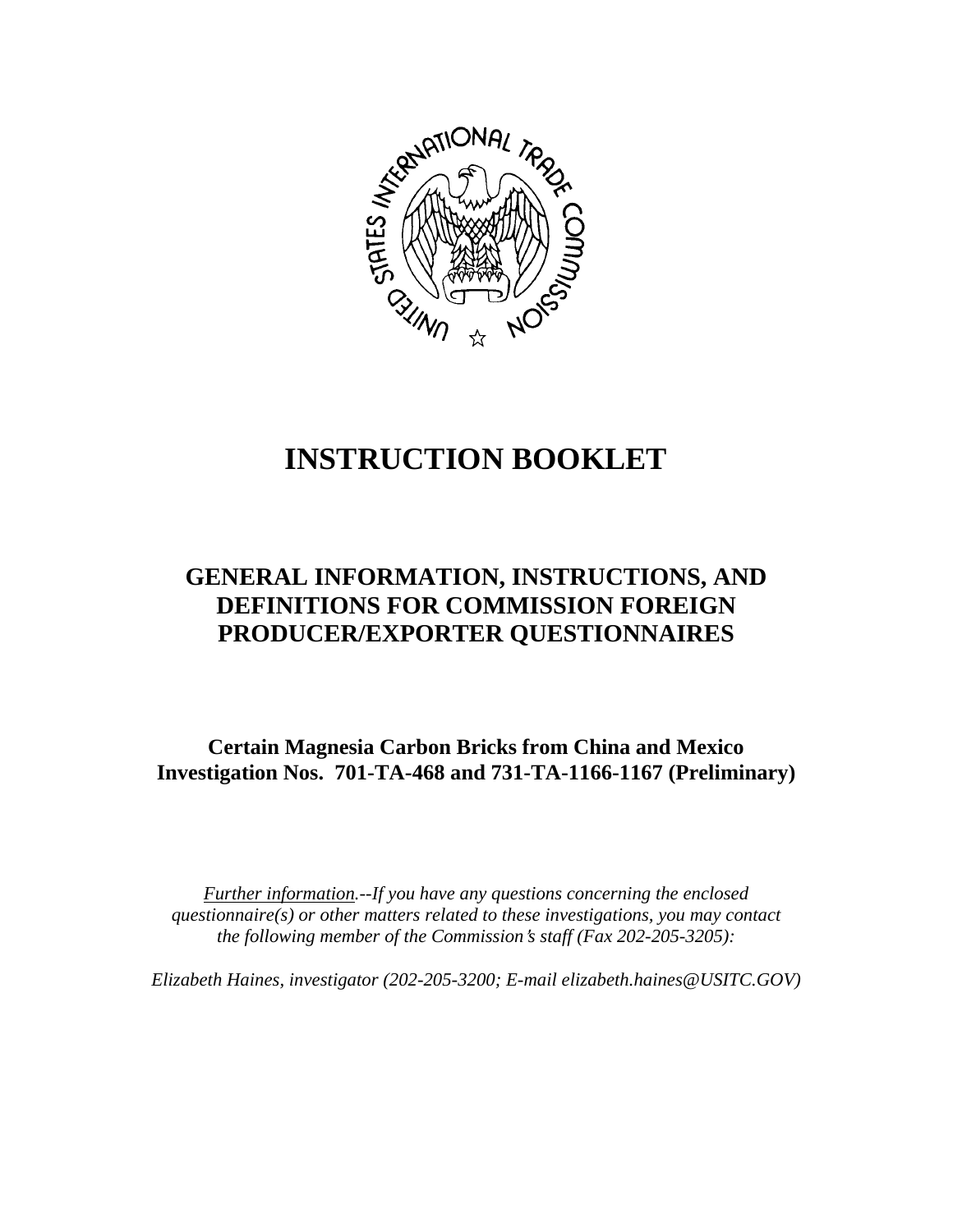# **GENERAL INFORMATION**

*Background*.--These investigations were instituted in response to a petition filed on July 29, 2009 by Resco Products, Inc., Pittsburgh, PA. Countervailing and antidumping duties may be assessed on the subject imports as a result of these investigations if the Commission makes an affirmative determination of injury, threat, or material retardation, and if the U.S. Department of Commerce makes an affirmative determination of subsidization and/or dumping.

Questionnaires and other information pertinent to these investigations are available at http://www.usitc.gov/trade\_remedy/731\_ad\_701\_cvd/investigations/2009/magnesia\_carbon\_bric ks/prelimphase.htm. Address all correspondence to the United States International Trade Commission, Washington, DC 20436. Hearing-impaired individuals can obtain information regarding these investigations via the Commission's TDD terminal (202-205-1810).

*Due date of questionnaire(s)*.--Return the completed questionnaire(s) to the United States International Trade Commission by **no later than August 12, 2009**. Although the enclosed postpaid envelope may be used to return the completed questionnaire, use of an overnight mail service may be necessary to ensure that your response actually reaches the Commission **by August 12, 2009**. If you do not use the enclosed envelope, please make sure the completed questionnaire is sent to the **attention of Elizabeth Haines**. **Return only one copy of the completed questionnaire(s), but please keep a copy for your records so that you can refer to it if the Commission staff contacts you with any questions during the course of the investigations.**

*Service of questionnaire response(s)*.--In the event that your firm is a party to these investigations, you are required to serve a copy of the questionnaire(s), once completed, on parties to the proceeding that are subject to administrative protective order (see 19 CFR  $\S 207.7$ ). A list of such parties is maintained by the Commission's Secretary and may be obtained by calling 202-205-1803. A certificate of service must accompany the copy of the completed questionnaire(s) you submit (see 19 CFR § 207.7).

*Confidentiality*.--The commercial and financial data furnished in response to the enclosed questionnaire(s) that reveal the individual operations of your firm will be treated as confidential by the Commission to the extent that such data are not otherwise available to the public and will not be disclosed except as may be required by law (see 19 U.S.C.  $\S$  1677f). Such confidential information will not be published in a manner that will reveal the individual operations of your firm; however, nonnumerical characterizations of numerical business proprietary information (such as discussion of trends) will be treated as confidential business information only at the request of the submitter for good cause shown.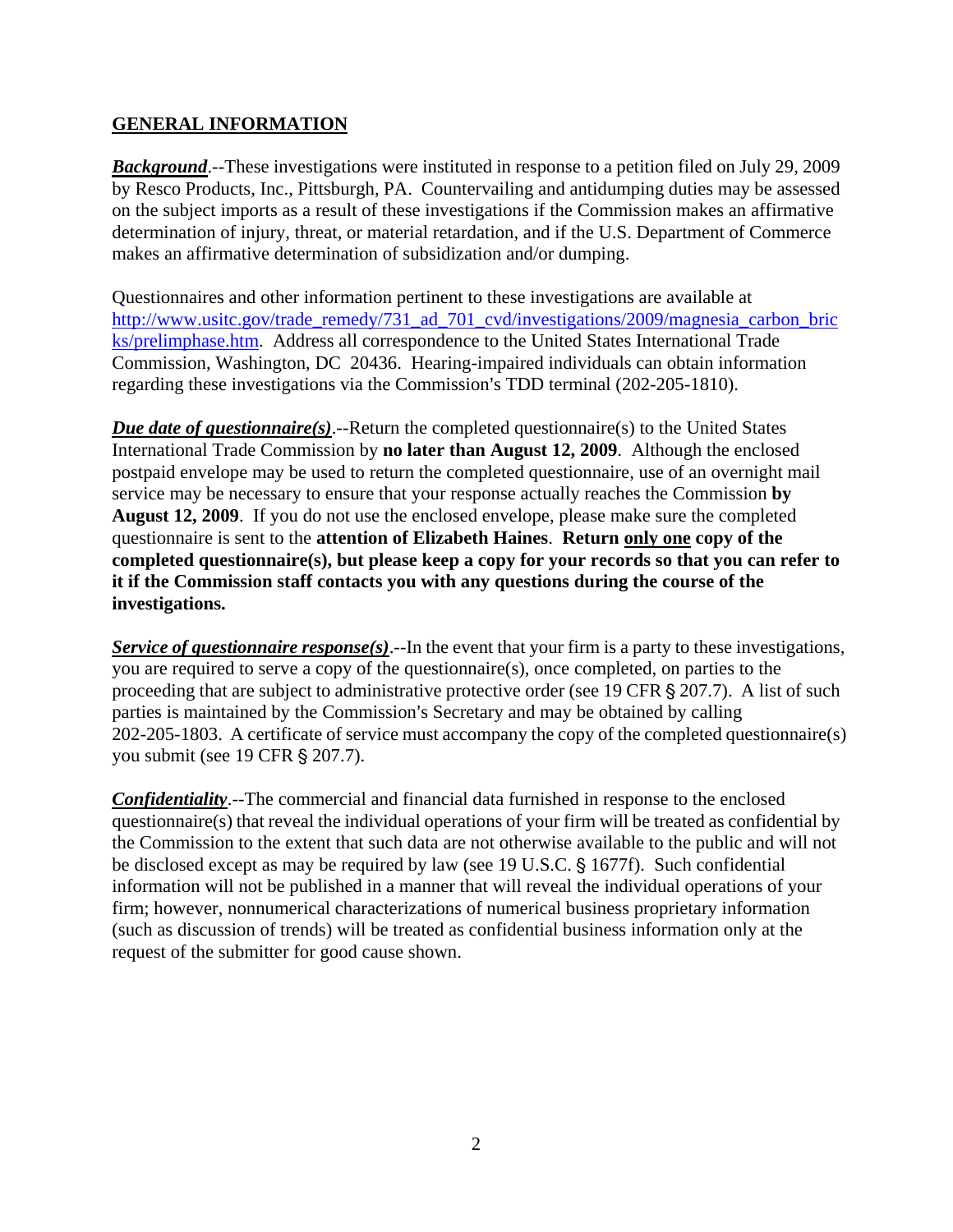# **GENERAL INFORMATION--***Continued*

*Verification*.--The information submitted in the enclosed questionnaire(s) is subject to audit and verification by the Commission. To facilitate possible verification of data, please keep all your workpapers and supporting documents used in the preparation of the questionnaire response(s).

*Release of information*.--The information provided by your firm in response to the questionnaire(s), as well as any other business proprietary information submitted by your firm to the Commission in connection with the investigations, may become subject to, and released under, the administrative protective order provisions of the Tariff Act of 1930 (19 U.S.C. § 1677f) and section 207.7 of the Commission's Rules of Practice and Procedure (19 CFR § 207.7). This means that certain lawyers and other authorized individuals may temporarily be given access to the information for use in connection with these investigations or other import-injury investigations conducted by the Commission on the same or similar merchandise; those individuals would be subject to severe penalties if the information were divulged to unauthorized individuals.

# **INSTRUCTIONS**

*Answer all questions*.--Do not leave any question or section blank unless a questionnaire expressly directs you to skip over certain questions or sections. If the answer to any question is "none," write "none." If information is not readily available from your records in exactly the **form requested, furnish carefully prepared estimates--designated as such by the letter E<sup>"</sup>--and explain the basis of your estimates**. Answers to questions and any necessary comments or explanations should be supplied in the space provided or on separate sheets attached to the appropriate page of the questionnaire(s). If your firm is completing more than one questionnaire in connection with these investigations (i.e., a producer, importer, purchaser, and/or foreign producer questionnaire), you need not respond to duplicated questions in the questionnaires.

*Consolidate all establishments in your country*.--Report the requested data for your establishment(s) located in **China and Mexico**. **Firms operating more than one establishment should combine the data for all establishments into a single report.** 

*Filing instructions*.—Questionnaires may be filed either in paper form or electronically.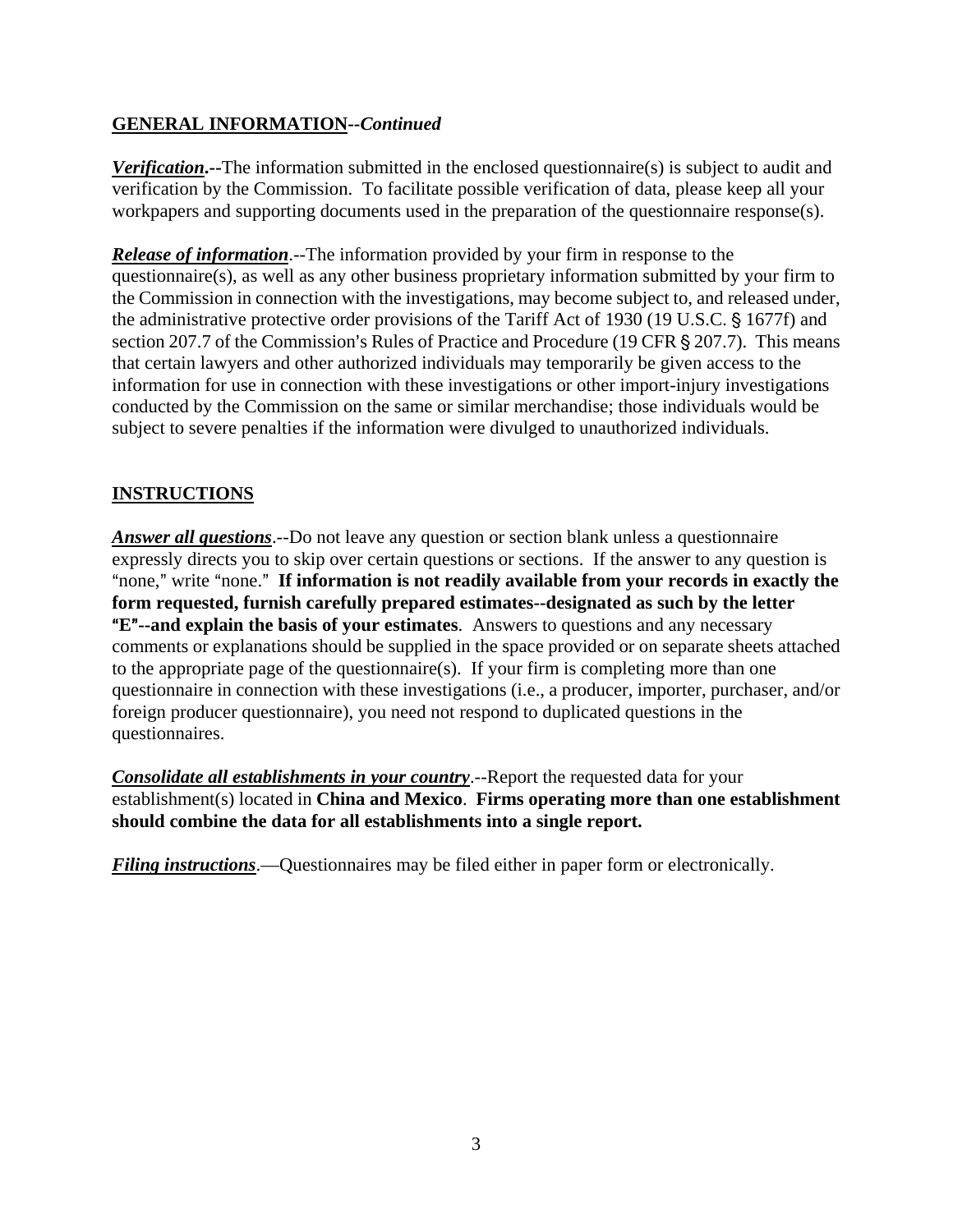#### **INSTRUCTIONS--***Continued*

#### **OPTIONS FOR FILING IN PAPER FORM**

**• Overnight mail service**.—Mail to the following address:

### **United States International Trade Commission Office of Investigations, Room 615 500 E Street, SW Washington, DC 20024**

**• Fax**.—Fax to 202.205.3205.

**• U.S. mail**.—Mail to the address above, but use zip code 20436. *This option is not recommended. U.S. mail sent to government offices undergoes additional processing to screen for hazardous materials; this additional processing results in substantial delays in delivery.* 

#### **OPTIONS FOR FILING ELECTRONICALLY**

This questionnaire is available as a "fillable" form in MS Word format on the Commission's website at

http://www.usitc.gov/trade\_remedy/731\_ad\_701\_cvd/investigations/2009/magnes ia\_carbon\_bricks/prelimphase.htm. *Please do not attempt to modify the format or permissions of the questionnaire document*. You may complete the questionnaire electronically, print it out, and submit it in paper form as described above, or you may submit it electronically through one of the following means:

**• Compact disc (CD)**.—Copy your questionnaire onto a CD, include a signed certification page (page 1) (either in paper form or scanned PDF copied onto CD), and mail to the address above. *It is strongly recommended that you use an overnight mail service. U.S. mail sent to government offices undergoes additional processing which not only results in substantial delays in delivery but may also damage CDs.* 

**• E-mail**.—E-mail your questionnaire to the investigator identified on page 1 of the Instruction Booklet; include a scanned PDF of the signed certification page (page 1). Type the following in the e-mail subject line: **BPI Questionnaire in MCB, 701-468**. *Please note that submitting your questionnaire by e-mail may subject your firm's business proprietary information to transmission over an unsecure environment and to possible disclosure. If you choose this option, the Commission warns you that any risk involving possible disclosure of such information is assumed by the submitter and not by the Commission.* 

Note: If you are a party to the investigations, and service of the questionnaire is required, such service should be made in paper form.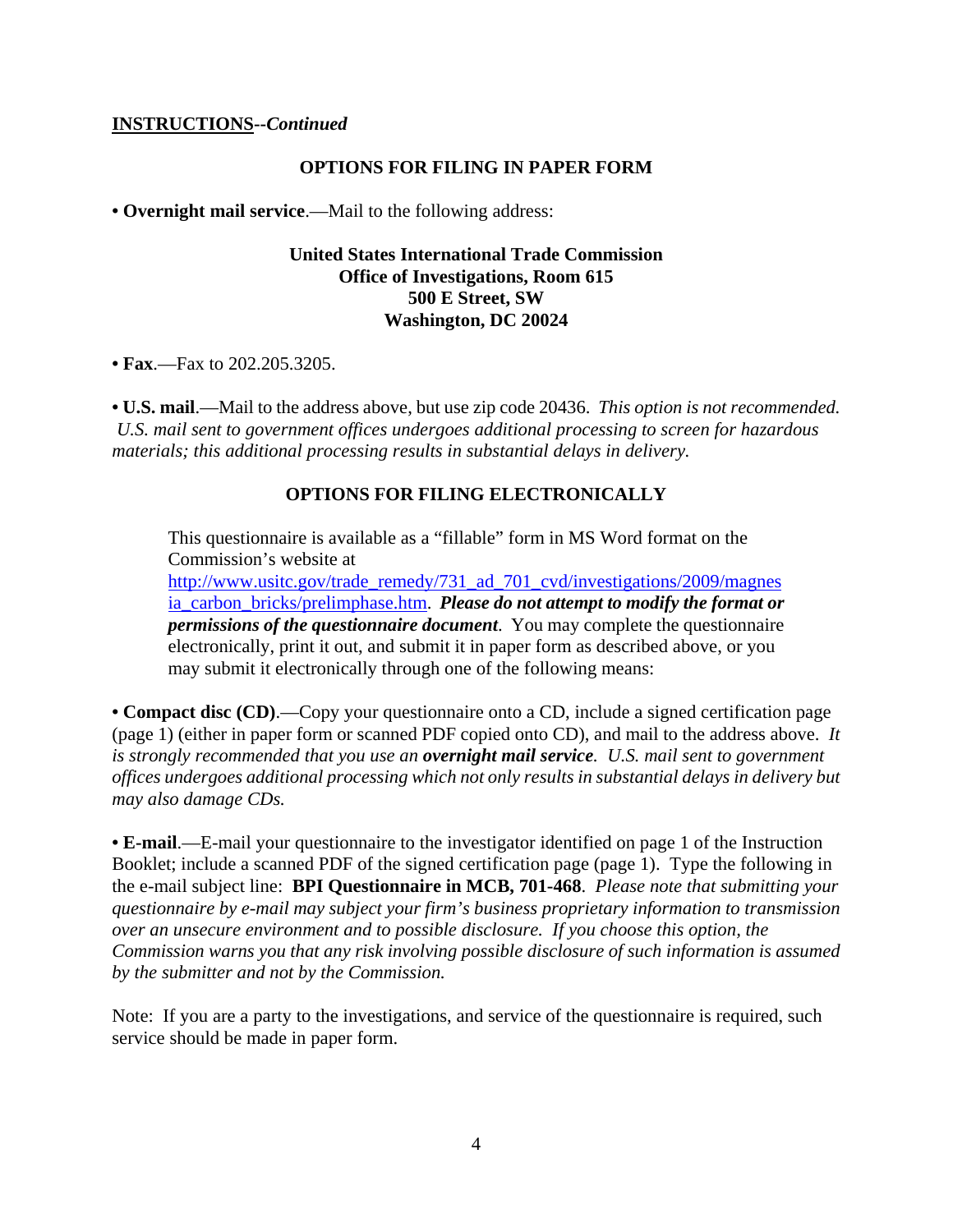# **DEFINITIONS**

**Certain magnesia carbon bricks ("MCB")**.--Imports covered by this petition consist of certain chemically bonded (resin or pitch), magnesia carbon bricks ("MCB") whose magnesia component contains at least 70 percent magnesia ("MgO") by weight, regardless of the source of raw materials for the MgO, with carbon levels ranging from trace amounts to 30 percent by weight, regardless of enhancements, (for example, MCB can be enhanced with coating, grinding, tar impregnation or coking, high temperature heat treatments, anti-slip treatments or metal casing) regardless of whether or not antioxidants are present (for example, antioxidants can be added to the mix from trace amounts to 15 percent by weight as various metals, metal alloys, and metal carbides). The scope of these investigations excludes alumina-carbon bricks, alumina-silicon carbide-carbon bricks and all dolomite class bricks. Certain magnesia carbon bricks that are the subject of this order are currently classifiable under subheadings 6902.10.10.00, 6902.10.50.00, 6815.91.00.00 and 6815.99 of the Harmonized Tariff Schedule of the United States (HTSUS). While HTSUS subheadings are provided for convenience and customs purposes, the written description is dispositive.

*Firm*.--An individual proprietorship, partnership, joint venture, association, corporation (including any subsidiary corporation), business trust, cooperative, trustee in bankruptcy, or receiver under decree of any court.

*Related firm*.--A firm that your firm solely or jointly owned, managed, or otherwise controlled; a firm that solely or jointly owned, managed, or otherwise controlled your firm; and/or a firm that was solely or jointly owned, managed, or otherwise controlled by a firm that also solely or jointly owned, managed, or otherwise controlled your firm.

*Establishment*.--Each facility of a firm in your country involved in the production of MCB (as defined above), including auxiliary facilities operated in conjunction with (whether or not physically separate from) such facilities.

*United States*.--For purposes of these investigations, the 50 States, Puerto Rico, the U.S. Virgin Islands, and the District of Columbia.

*Importer*.--Any person or firm engaged, either directly or through a parent company or subsidiary, in importing MCB (as defined above) into the United States from a foreign manufacturer or through its selling agent.

*Average production capacity*.--The level of production that your establishment(s) could reasonably have expected to attain during the specified periods. Assume normal operating conditions (i.e., using equipment and machinery in place and ready to operate; normal operating levels (hours per week/weeks per year) and time for downtime, maintenance, repair, and cleanup; and a typical or representative product mix).

*Production*.--All production in your establishment(s) in your country, including production consumed internally within your firm.